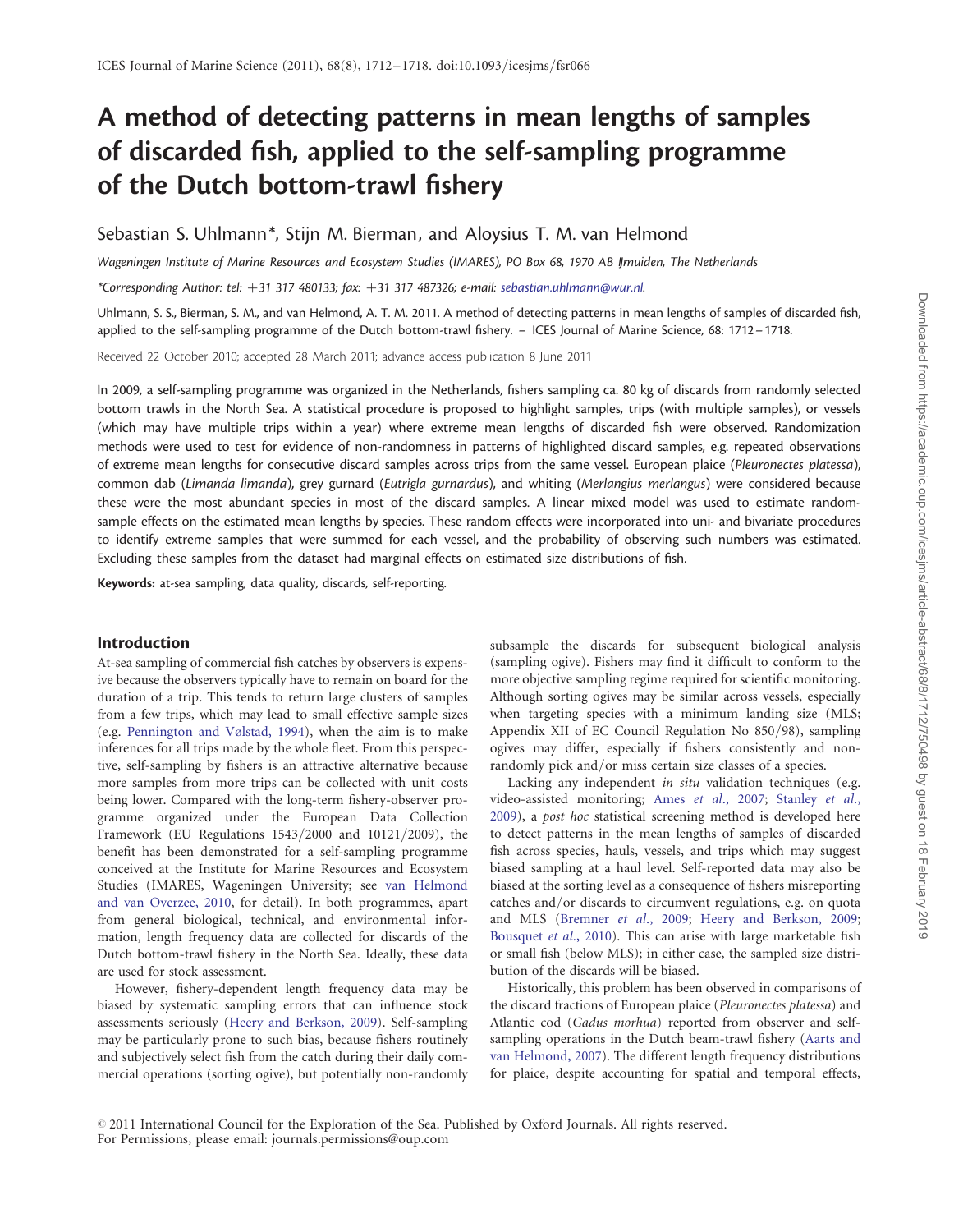suggested that discarded small fish were consistently missing from the samples (this term is used here instead of "underreporting", because the latter implies a deliberate process, which it may not be) in the self-sampling programme [\(Aarts and van Helmond,](#page-6-0) [2007\)](#page-6-0). Because of these discrepancies, the data from this selfsampling programme were considered unsuitable for stock assessments.

Since the study of [Aarts and van Helmond \(2007\),](#page-6-0) the selfsampling programme has shifted from an industry-driven initiative (designed and organized by staff of the Dutch Fish Product Board, from 2004 to 2008) to a scientific sampling scheme (designed, organized, and analysed by IMARES staff, from 2009 on) which has operated in parallel with the long-term observer programme. In the current IMARES self-sampling programme, there is a reference fleet ( $n = 12$  vessels in 2009) with trained observers among the crew who opportunistically and voluntarily collect discard samples during commercial fishing operations throughout the year. In accord with the instructions of IMARES staff, two random and pre-determined hauls are sampled on an agreed trip. One sample comprises two boxes of discards (a box weighs ca. 40 kg), filled by taking subsamples ideally at intervals while the catch is sorted (Heales et al[., 2003](#page-6-0)). For each sampled haul, additional information on the composition and volume of catch and landings, environmental factors (e.g. wind direction and speed, latitude and longitude, and water depth) and operational details (e.g. start and end times of trawling, gear type, and mesh size) are also recorded. All discard samples are returned to the laboratory where the species composition, size, and age structure of the sample is determined. European plaice, common dab (Limanda limanda), grey gurnard (Eutrigla gurnardus), and whiting (Merlangius merlangus) are among the most commonly discarded species ([van Helmond and van Overzee, 2010\)](#page-6-0).

Here, we present a statistical tool to highlight samples, trips (with multiple samples), or vessels (with multiple trips) for which (i) the on-board sorting into discards and landings, (ii) the on-board sampling of individual fish from the discard fraction for return to the laboratory, or both have led to mean length in a sample being different from other samples. Process (ii) may indicate sampling bias. However, our statistical tool cannot establish which of processes (i) or (ii) prevails, especially for species without an MLS. It can, however, visualize simultaneous occurrences of extreme values. Notwithstanding this, the tool can be used for rapid assessment of potential biases in the estimated mean fish lengths of discards by species where each sample is taken at a haul level. Because of the geographic spread of sampling, different populations of discarded fish are sampled by the observer and self-sampling programmes (Figure 1). Therefore, the present study focuses on the data from the Dutch self-sampling programme in 2009, as a case study.

### Material and methods

The numbers-at-length of discarded European plaice, common dab, grey gurnard, and whiting were extracted from the IMARES database. Samples, i.e. two boxes (ca. 80 kg) of discards per haul, were returned from two fleet segments each with two characteristic mesh sizes (in total, four métiers) operating in ICES Divisions IVc and IVb throughout the year, namely beam and otter trawlers with 80 and 100 mm mesh sizes. Discards were sampled from 133 hauls on a total of 70 trips in each month of 2009. For each haul, the numbers-at-length were raised to the haul level, based on the fraction of the subsample, i.e. two boxes out of the total number of boxes discarded. All data were checked carefully for transcription errors and missing values.



Figure 1. Geographic locations of hauls sampled in 2009 for the Dutch bottom-trawl fishery by the observer (open triangles) and self-sampling (dots) programmes.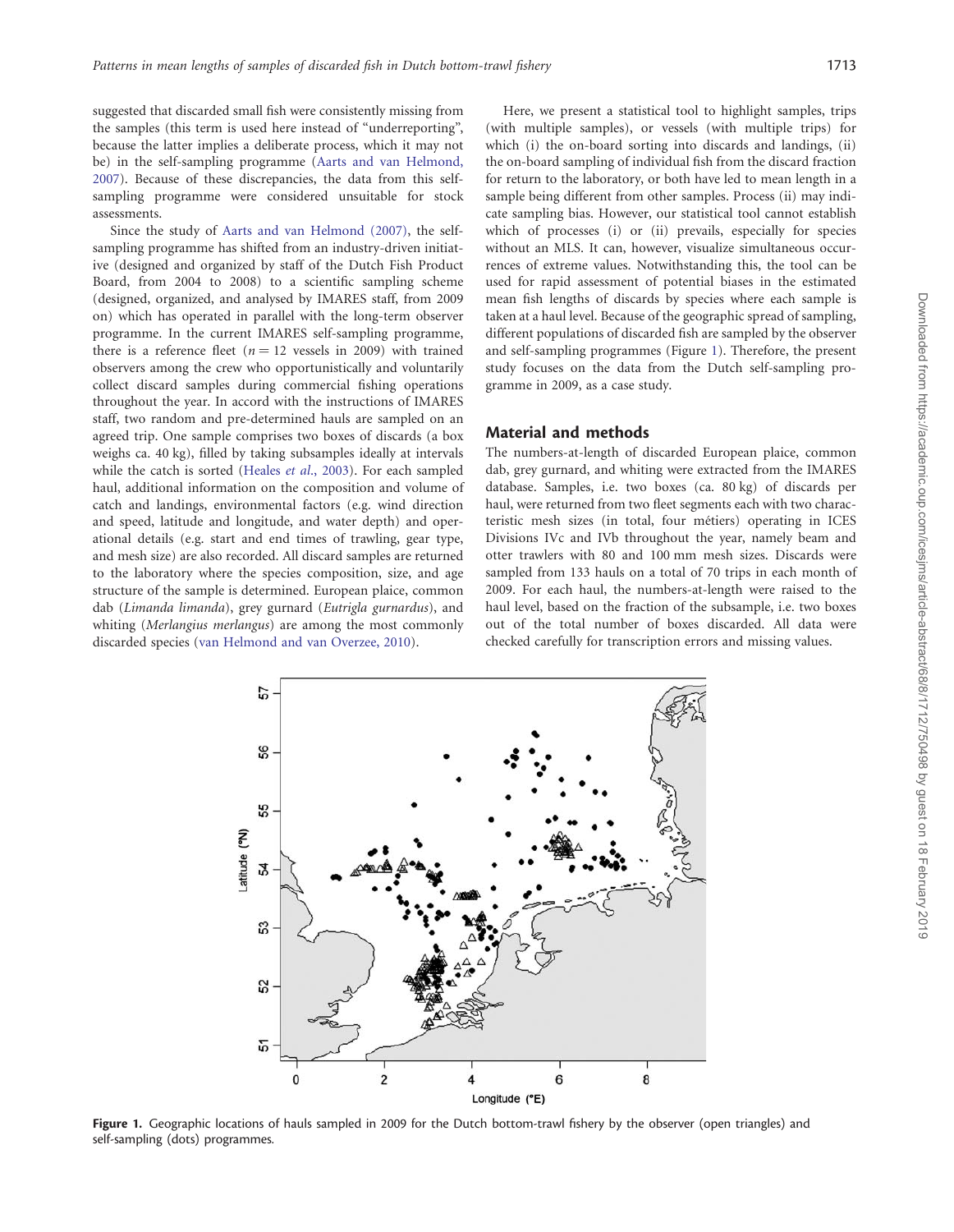#### Statistical analysis

#### Mixed model for estimating random-sample effects on mean lengths

The means of the measured discarded fish lengths by species were expected to vary as a result of changes in the underlying population from which the catch was taken, the selectivity of the gear, the on-board sampling method, and sorting and sampling ogives (Benoît and Allard, 2009). Therefore, we modelled the expected mean fish lengths in the absence of on-board sorting and sampling bias as a function of location, season, and gear type. Location was treated as three distinct areas to reflect the distribution of the metiérs, e.g. mesh sizes  $>100$  mm need to be used north of 55°N: ≥51 to <53.5°N; ≥53.5° to 55°N; and ≥55°N. The number of measured fish per species in a sample (corresponding to a haul) can vary from just 1 to  $>$  100. We chose a mixed-model approach in which sample effects on mean lengths are estimated as random effects, because in that case the estimated sample effects based on a few fish will decrease towards the expected mean length [\(Gelman](#page-6-0) et al., 1995).

Let  $y_{ji}$  be the measured length of fish  $i$  ( $i = 1,2, ..., n_j$ ) in sample *j*, where  $n_i$  is the number of measured fish in sample *j*. For readability, we do not use a subscript for species here; the same model applies to each species. Then, a random-sample effect can be estimated using the following mixed model:

$$
y_{j,i} = \alpha + \beta_1 \text{gear}_{g(j)} + \beta_2 \text{area}_{a(j)} + \beta_3 \text{quarter}_{q(j)} + \beta_4 \text{area}_{a(j)} \times \text{quarter}_{q(j)} + r_{r(j)} + g_j + \varepsilon_{ij},
$$
\n(1)

where  $\text{gear}_{g(j)}$ , area<sub>a(j)</sub>, and quarter<sub>q(j)</sub> are fixed-effect parameters for gear type g, area  $a$  ( $a \times \{1,2,3\}$ ), and quarter  $q$  ( $q \times \{1,2,3,4\}$ ), corresponding to sample j, and area<sub> $a(j)$ </sub> × quarter<sub> $q(j)$ </sub> is the interaction between these factors. Random effects are  $r_{r(i)}$  for the combination of quarter and ICES rectangle  $r$  in which sample  $j$  was taken, i.e. accounting for the between-rectangle variability within a given area, and  $g_i$  are random-sample effects. The residual error term is  $\varepsilon_{ij}$  for fish i in sample j. Both random effects are assumed to be normally distributed with a mean of zero and variances  $\sigma_r^2$  and  $\sigma_g^2$ , respectively. The distribution of length measurements was also modelled by a normal distribution (error term).

#### Uni- and bivariate approaches

Extreme values (with reference to a normal distribution) of random-sample effects  $g_i$  as estimated using the mixed model, Equation (1), may indicate a different sorting ogive or a sampling bias, particularly if large/small values of  $g_i$  were estimated simultaneously for multiple species within the same trip (across hauls) or for multiple trips by the same vessel. To investigate this, we counted the number of extreme values in the estimated random-sample effects per trip and vessel, taking both univariate (per species) and bivariate (with combinations of species) approaches. Although the latter approach could extend to many more dimensions, two seemed appropriate here, because including more species would result in too few samples per category to be useful. We chose to couple the two most abundant species groups (European plaice and common dab; and grey gurnard and whiting, respectively) because most samples had at least one measured fish of each of these species. Univariately, results were classified beyond the 2.5 and 97.5 percentiles of the randomsample effects by species as extreme. The choice of percentile is subjective and arbitrary and can be varied by the analyst. For the

univariate and bivariate methods, percentiles need to be selected to return numbers of extreme samples that are neither too small nor too large to identify patterns and to compute p-values using the randomization method.

Bivariately, the distance–distance plot methodology proposed by [Rousseeuw and van Zomeren \(1990\)](#page-6-0) was used to classify extreme samples in bivariate space, based on comparing a robust version of the Mahalanobis distance with the quantiles of the Chi-squared distribution, with 2 degrees of freedom ([Garrett,](#page-6-0) [1989\)](#page-6-0). This classification method circumvents potential problems with biased estimation of the multivariate mean and covariance matrix attributable to the presence of potential extreme values, based on the minimum covariance determinant (MCD) estimator of [Rousseeuw and van Driessen \(1999\).](#page-6-0) As the random-sample effects are estimated independently for each species, the multivariate mean may not necessarily be at zero.

Finally, using the bivariate extreme samples from the European plaice and common dab group, a randomization test ([Manly,](#page-6-0) [2007\)](#page-6-0) was used to investigate whether the observed numbers of extreme samples per vessel could have occurred by chance. In all, 5000 replicate datasets were simulated by randomly reordering the flags (extreme sample or not) across all samples. For each replicate dataset, the number of flags per vessel was counted, and the number of flags per vessel compared with the observed number of flags per vessel, to estimate the chance of observing the same number or more flags. Bonferroni correction [\(Gotelli and](#page-6-0) [Ellison, 2004](#page-6-0)) was applied to account for the multiplicity of tests if more than one vessel had flagged samples.

To illustrate how the estimated length distribution of discarded European plaice and common dab changed by excluding the extreme samples identified in the bivariate approach, relative length frequency distributions (i.e. proportions per size class) for these species were plotted from all self-sampled trips in 2009. The size frequency distributions (at 1-cm intervals) of counts (raised to trip level) of European plaice and common dab, from samples including or excluding extreme samples, were compared using two-sample Kolmogorov–Smirnov tests.

The mixed-model analyses were carried out using the statistical software R [\(R Development Core Team, 2005\)](#page-6-0), with the aid of the "ellipse" ([Murdoch and Chow, 1996](#page-6-0)) and "mvoutlier" ([Filzmoser](#page-6-0) et al[., 2005\)](#page-6-0) packages, which contain routines for drawing ellipselike confidence regions, and estimation of robust Mahalanobis distances using the MCD method for estimating variance – covariance matrices. The package "nlme" [\(Pinheiro](#page-6-0) et al., 2009) was used to fit the random-effects model. All packages can be downloaded from [http:](http://cran.r-project.org)//[cran.r-project.org](http://cran.r-project.org).

#### Results

For the univariate method of classifying extreme samples (using the random-sample effects on a per-species basis), 130 samples with measured fish were included (European plaice,  $n = 127$ ; common dab,  $n = 130$ ; grey gurnard,  $n = 109$ ; whiting,  $n = 89$ ; Table [1](#page-3-0), Figure [2\)](#page-3-0).

All but one of the 12 vessels participating in the self-sampling programme in 2009 returned at least one sample with either a positive or a negative sample effect (estimated mean lengths greater or smaller than expected) for at least one of the species measured (Table [1\)](#page-3-0). Within any sample, no more than two extreme mean lengths across the four species were evident (Table [1\)](#page-3-0); more extreme mean lengths were found for European plaice and common dab (Table [1\)](#page-3-0). Within a trip up to three,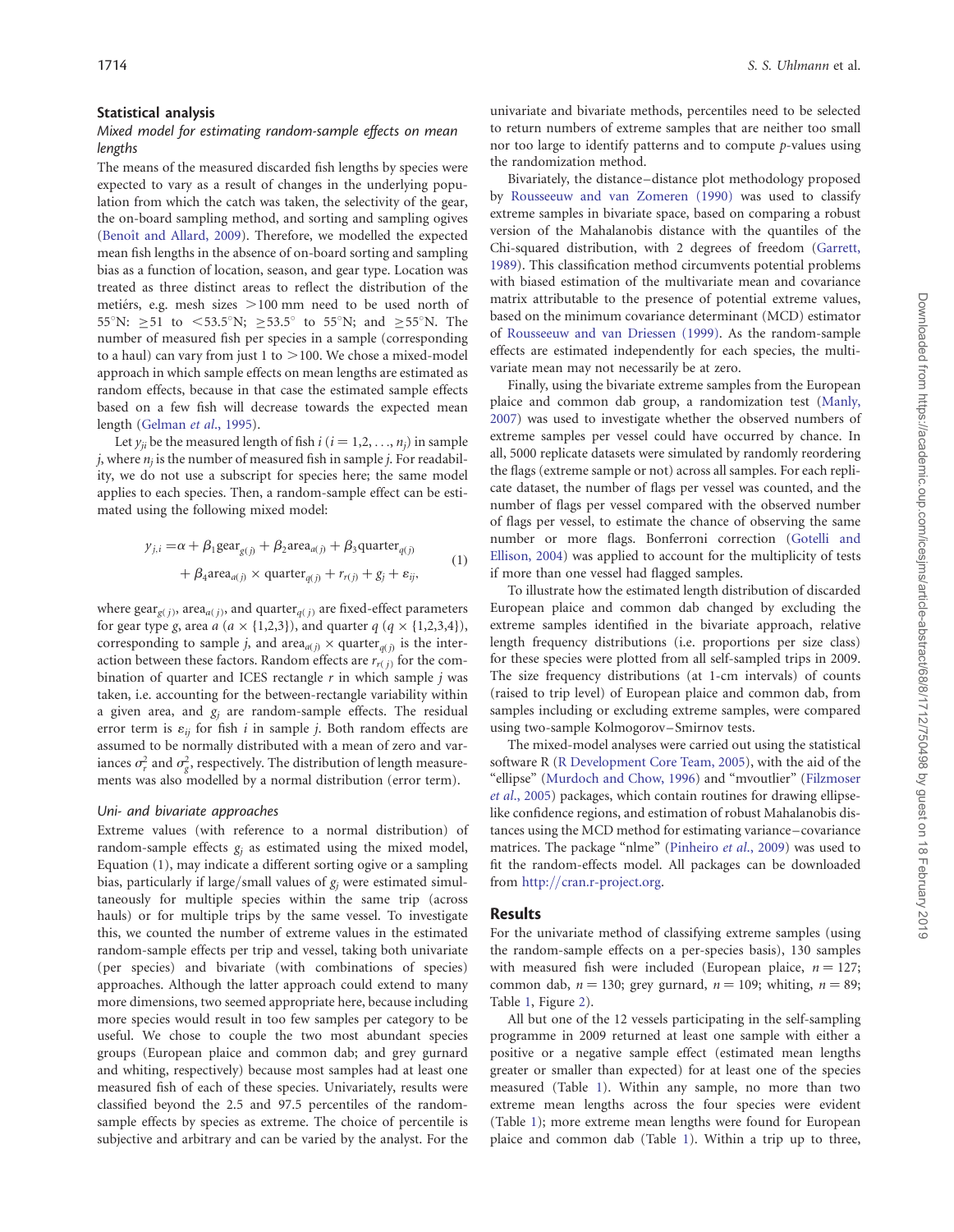<span id="page-3-0"></span>Table 1. List of vessel codes, number of sampled trips (n), and sample codes for which at least one random-sample effect for plaice, dab, grey gurnard, and whiting was classified as extreme (univariate method; see Figure 2).

| <b>Vessel</b>  |                | <b>Trip</b> | Sample  |                    |                    | Grey                    |                         |
|----------------|----------------|-------------|---------|--------------------|--------------------|-------------------------|-------------------------|
| code           | n              | code        | code    | <b>Plaice</b>      | Dab                | gurnard                 | Whiting                 |
| 1              | 4              | 119         | 6000684 | $\mathbf 0$        | $^{+}$             | $\hspace{0.1mm} +$      | $\mathsf{n}/\mathsf{a}$ |
| $\overline{2}$ | 9              | 124         | 6000602 |                    | 0                  | $\Omega$                | 0                       |
| $\overline{2}$ | 9              | 126         | 6000629 |                    | 0                  | $\Omega$                | 0                       |
| $\overline{2}$ | 9              | 127         | 6000679 |                    | $\mathbf{0}$       | 0                       | n/a                     |
| $\overline{2}$ | 9              | 128         | 6000700 | $\hspace{0.1mm} +$ | 0                  | $\mathbf 0$             | 0                       |
| $\overline{2}$ | 9              | 130         | 6000725 | $\Omega$           | $\mathbf{0}$       | $\Omega$                | $^+$                    |
| $\overline{2}$ | 9              | 130         | 6000726 | $\Omega$           | $\mathbf{0}$       | $\Omega$                |                         |
| 3              | 2              | 134         | 6000685 | 0                  | $\hspace{0.1mm} +$ | $^{+}$                  | n/a                     |
| 4              | $\overline{2}$ | 135         | 6000609 | 0                  | 0                  | n/a                     |                         |
| 4              | $\overline{2}$ | 136         | 6000643 | $^{+}$             | 0                  | $\mathsf{n}/\mathsf{a}$ | 0                       |
| 5              | 8              | 138         | 6000623 | $\mathbf{0}$       |                    | $\Omega$                | $\Omega$                |
| 5              | 8              | 138         | 6000624 | 0                  | 0                  | $\mathbf 0$             | $^+$                    |
| 5              | 8              | 140         | 6000663 | 0                  | 0                  | 0                       | $^+$                    |
| 7              | 8              | 149         | 6000662 | $\Omega$           |                    | $\Omega$                | n/a                     |
| 8              | 9              | 155         | 6000605 | 0                  | 0                  | $^{+}$                  | 0                       |
| 8              | 9              | 156         | 6000632 | 0                  | $^{+}$             | $\mathbf 0$             | n/a                     |
| 8              | 9              | 157         | 6000659 | $^{+}$             | 0                  | 0                       | n/a                     |
| 9              | 8              | 167         | 6000670 | $\mathbf 0$        | $\mathbf{0}$       |                         | n/a                     |
| 10             | 8              | 173         | 6000612 |                    | $\mathbf{0}$       | $\Omega$                | $\Omega$                |
| 11             | 5              | 182         | 6000647 | $^{+}$             | $^+$               | 0                       | n/a                     |
| 12             | 6              | 187         | 6000636 | 0                  |                    | $\mathbf 0$             |                         |
| 12             | 6              | 189         | 6000707 | 0                  | $\Omega$           |                         | 0                       |
| 12             | 6              | 189         | 6000708 | $\Omega$           |                    |                         | $\Omega$                |
| $n = 11$       | 69             | 20          | 23      | $4+$ /4 -          | 14                 | 3<br>3                  | $3+$                    |

The extreme cases are shown as  $-$  or  $+$  for, respectively, extreme negative or positive random-sample effects, and 0 for all others. The total number of samples for each category "(n; vessel, trip, sample, and positive/negative random-sample effect per species) are given in the bottom row.  $n/a$ , no data available.



Figure 2. Classification of extreme length measurements using the univariate approach. The smallest  $(<$  2.5 percentile) and the largest  $($  >97.5 percentile) of the random-sample effects estimated using the mixed model [Equation (1)] for plaice, dab, grey gurnard, and whiting are deemed extreme (triangles); other data points are shown as dots.

and within a vessel up to six, extreme mean lengths were recorded. Of these, four extreme negative mean lengths were returned for a particular vessel (code "2"; three and one for MLS-regulated European plaice and whiting, respectively), although overall the numbers of positive or negative sample effects were evenly distributed within and across species (Table 1).

For the bivariate method (excluding extreme values), 126 samples with measurements of both European plaice and common dab could be included, along with 69 with both grey gurnard and whiting (Table [2](#page-4-0), Figure [3\)](#page-4-0).

Sample effects (extreme values) were flagged for data collected on 8 of the 12 vessels (Table [2](#page-4-0)). For the European plaice and common dab group, five and three samples were flagged as falling outside the 95 and 99% prediction intervals of the normal random effect, respectively (Figure [3](#page-4-0)a). For grey gurnard and whiting, the corresponding numbers were five and one samples, respectively (Figure [3](#page-4-0)c). Notably, for one vessel (code "2" in Tables 1 and [2](#page-4-0)), samples of both European plaice and common dab were flagged on nearly every trip, and repeatedly in consecutive samples from the same trip (Table [2](#page-4-0)). This is the same vessel for which the most sample effects were recorded as extreme in the univariate analysis. The number of trips sampled was similar compared with other participating vessels (Table 1). However, given Bonferroni correction ( $n = 12$  tests; error rate  $p < 0.005$ ), it appears likely that such a large number of extreme samples could have arisen at least once by chance for a particular vessel if the extreme samples were distributed randomly across all samples (randomization test; Table [3](#page-5-0)).

There were no significant differences in length frequency distributions of European plaice or common dab whether or not extreme samples identified by the bivariate method were included (Kolmogorov–Smirnov test,  $p > 0.05$ ; Figure [4](#page-5-0)).

#### **Discussion**

Self-sampling programmes are popular [\(Catchpole and Gray,](#page-6-0) [2010](#page-6-0)) because more samples from more trips can be collected at lower cost than during on-board observer programmes. The results here suggest that the length frequencies of self-sampled discards of European plaice, common dab, grey gurnard, and whiting in 2009 provided no evidence that the sampling may have been biased at a vessel level, assuming that all vessels applied the same sorting ogive for discards, because MLS-regulated species were targeted. However, using our uni- and bivariate approaches, we identified individual discard samples (e.g. samples of European plaice from vessel "2"or the top triangles in Figure [3](#page-4-0)a) that may be considered in greater detail, e.g. by plotting length frequency distributions. Further, we examined the sensitivity of the estimated length-class proportions with and without the trips that returned large random-sample effects, using the bivariate method for European plaice and common dab (Figure [4\)](#page-5-0). Although the variation is negligible, our results may nevertheless be used to identify the crews that need additional training or experience in the sampling methodology or for which it is necessary to study the discard sorting ogive.

Central to the method here is the use of a mixed model to determine random-sample effects on the estimated mean length of discarded fish. An important advantage of the method is that the effects of samples with few measured fish will decrease towards the overall mean of the fixed effects. This avoids the problem that samples with just a few fish might be flagged as extreme. On the other hand, samples with many measured fish may be classified as extreme because the shrinkage effect of the model is less effective in that case. Most samples with a randomsample effect contained at least ten measured fish (Table [2](#page-4-0)).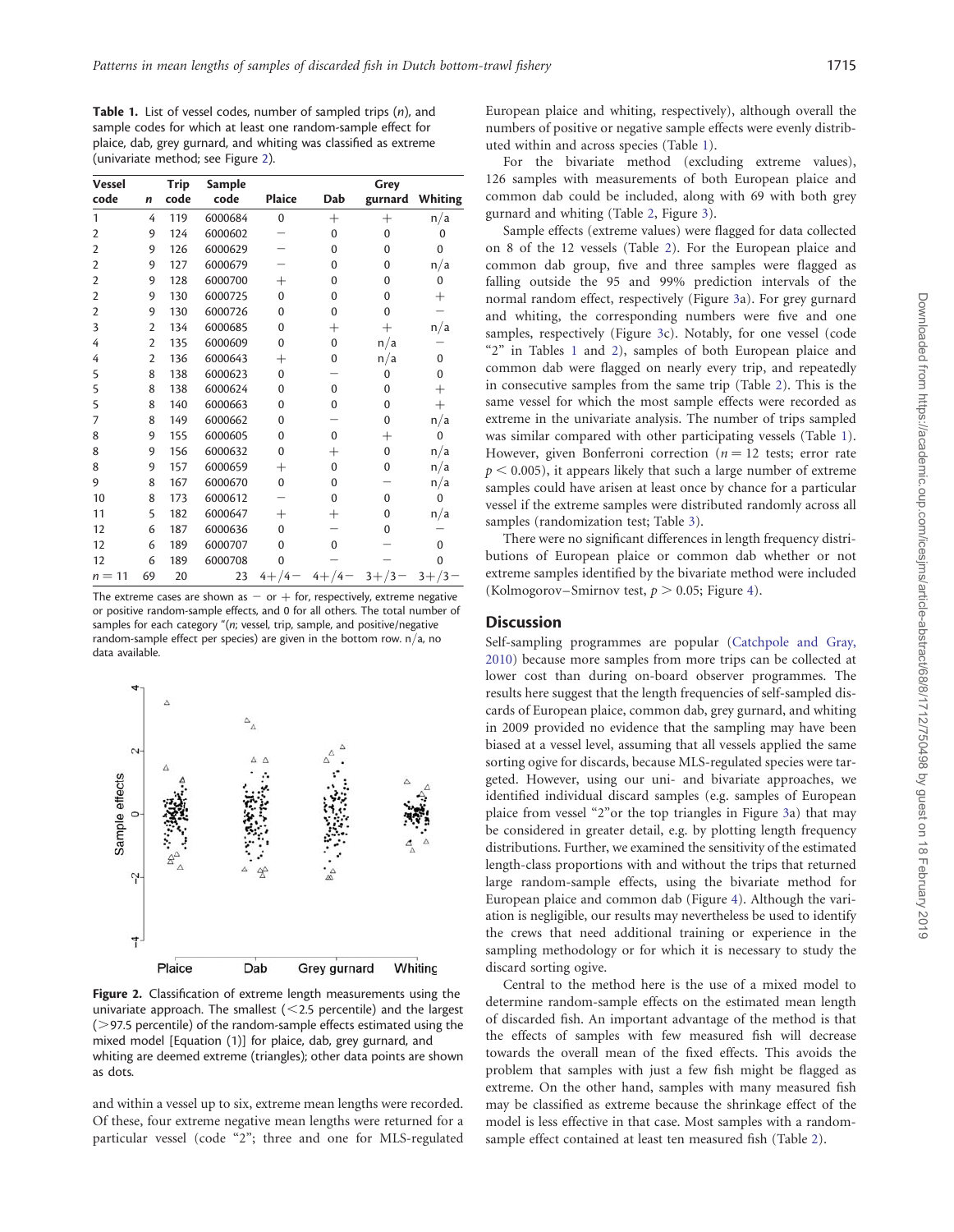| and whiting was classified as extreme using the bivariate method, showing the numbers of discarded fish measured, with bivariate 1 (BIV1)<br>and 2 (BIV2) flagging extreme values for discard samples with plaice and dab, and grey gurnard and whiting, respectively (Figure 3). |           |             |             |                  |               |     |              |         |  |
|-----------------------------------------------------------------------------------------------------------------------------------------------------------------------------------------------------------------------------------------------------------------------------------|-----------|-------------|-------------|------------------|---------------|-----|--------------|---------|--|
| Vessel code                                                                                                                                                                                                                                                                       | Trip code | Sample code | <b>BIV1</b> | BIV <sub>2</sub> | <b>Plaice</b> | Dab | Grey gurnard | Whiting |  |
|                                                                                                                                                                                                                                                                                   | 124       | 6000602     |             |                  | 97            |     |              | 27      |  |
|                                                                                                                                                                                                                                                                                   | 126       | 6000629     |             |                  | 167           | 106 |              |         |  |
|                                                                                                                                                                                                                                                                                   | 127       | 6000679     |             | n/a              | 66            | 92  |              | n/a     |  |
|                                                                                                                                                                                                                                                                                   | 127       | 6000680     |             | n/a              | 86            | 67  | n/a          | n/a     |  |

2 128 6000700 1 0 25 41 5 1 2 130 6000725 0 1 44 14 5 12 2 130 6000726 0 1 104 27 6 7 3 134 6000685 1 n/a 57 13 53 n/a 5 138 6000624 0 1 106 123 3 21 8 160 6000711 1 n/a 50 63 2 n/a 9 170 6000717 1 0 26 56 16 2 10 173 6000612 1 0 17 31 3 5 11 182 6000647 1 n/a 54 50 30 n/a 12 186 6000607 0 1 25 56 39 75 12 187 6000636 1 1 167 77 14 83

<span id="page-4-0"></span>Table 2. List of vessel, trip, and sample codes for which at least one random-sample effect for European plaice, common dab, grey gurnard,

| $n = 8$ |                                                                                                                                                                      |  | 091 | 901 | 182 |  |
|---------|----------------------------------------------------------------------------------------------------------------------------------------------------------------------|--|-----|-----|-----|--|
|         | For BIV1 and BIV2 <sub>n</sub> , the extreme values are shown as "1", and "0" otherwise. The total number of samples for each category (n; vessel, trip, sample, and |  |     |     |     |  |
|         | random-sample effect per species group) and total number of individual fish measured are given in the bottom row. $n/a$ , no data available.                         |  |     |     |     |  |



Figure 3. Classification of extreme samples using the bivariate distributions of the random-sample effects estimated using the mixed model [Equation (1)]. The bivariate distribution, with 95 and 99% prediction intervals (inner and outer ellipses, respectively), is shown for (a) plaice vs. dab and (c) grey gurnard vs. whiting. The classification of extreme samples is made using the method of [Rousseeuw and van Zomeren](#page-6-0) [\(1990\)](#page-6-0) by comparing a robust version of the Mahalanobis distance with the quantiles of the Chi-squared distribution with 2 degrees of freedom. The horizontal and vertical lines in (b) and (d) are drawn at the square roots of the 97.5% quantiles of a Chi-squared distribution with 2 degrees of freedom for (b) plaice and dab, and (d) grey gurnard and whiting. Points above the horizontal line (shown as triangles) are considered extremes.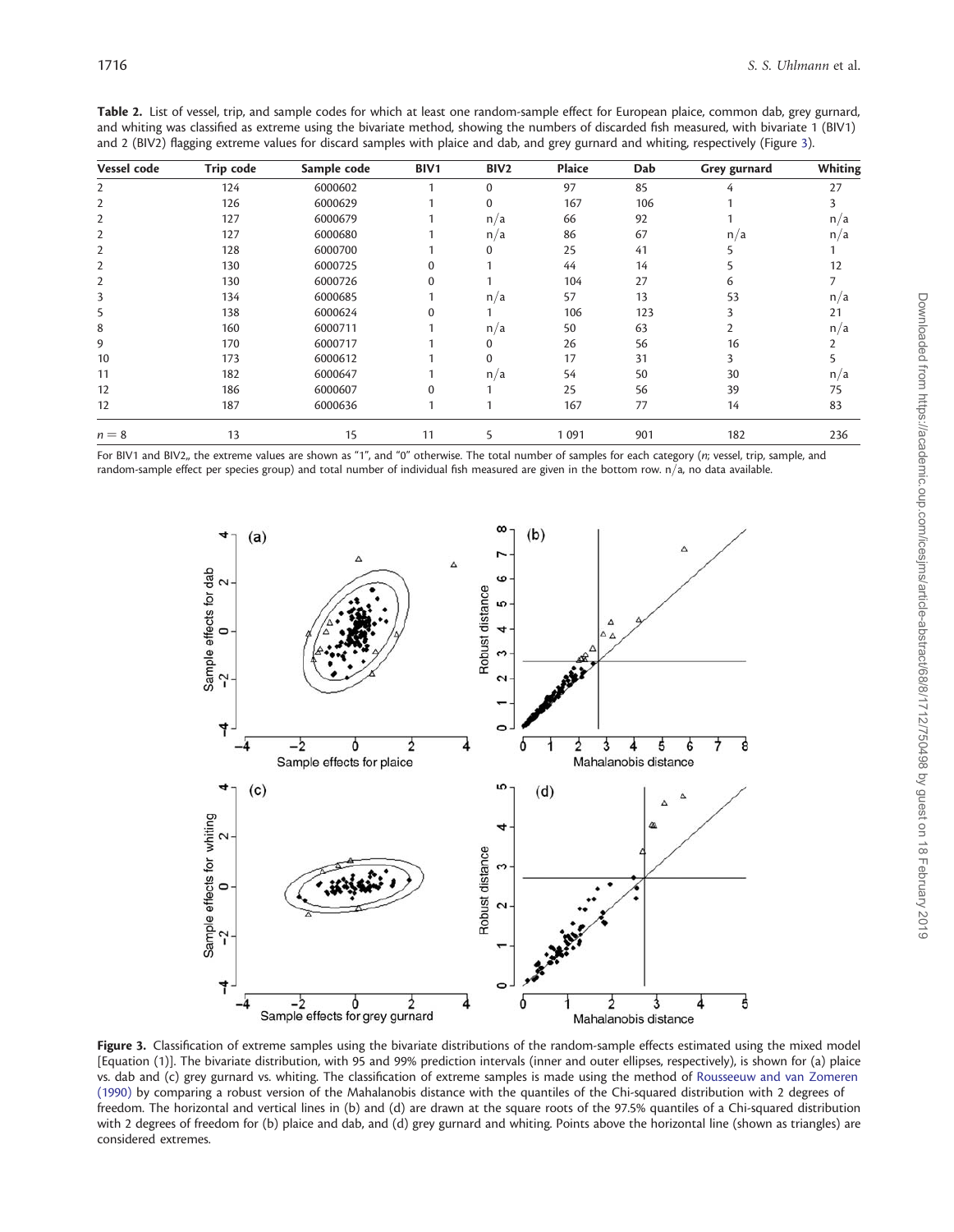|             | k        |       |              |          |              |          |          |          |          |               |
|-------------|----------|-------|--------------|----------|--------------|----------|----------|----------|----------|---------------|
| Vessel code | $\bf{0}$ |       | $\mathbf{2}$ | 3        | 4            | 5        | 6        |          | К        | $p(k \geq K)$ |
|             | 0.526    | 0.358 | 0.094        | 0.02     | 0.002        | 0        | $\Omega$ | $\Omega$ | $\Omega$ |               |
| 2           | 0.203    | 0.318 | 0.293        | 0.134    | 0.039        | 0.013    | 0        | 0        |          | 0.013         |
| 3           | 0.668    | 0.292 | 0.039        | 0.001    | $\mathbf{0}$ | 0        | 0        | $\Omega$ |          | 0.232         |
| 4           | 0.627    | 0.312 | 0.060        | 0.001    | $\bf{0}$     | 0        | $\Omega$ | $\Omega$ | $\Omega$ |               |
| 5           | 0.33     | 0.393 | 0.218        | 0.050    | 0.007        | 0.002    | $\Omega$ | $\Omega$ |          | 0.670         |
| 6           | 0.839    | 0.155 | 0.006        | $\Omega$ | $\mathbf 0$  | 0        | 0        | $\Omega$ | $\Omega$ |               |
|             | 0.303    | 0.376 | 0.230        | 0.079    | 0.010        | 0.002    | $\Omega$ | $\Omega$ | $\Omega$ |               |
| 8           | 0.158    | 0.343 | 0.318        | 0.128    | 0.044        | 0.008    | $\Omega$ | 0.001    |          | 0.842         |
| 9           | 0.249    | 0.39  | 0.254        | 0.079    | 0.023        | 0.003    | 0.002    | $\Omega$ |          | 0.751         |
| 10          | 0.263    | 0.403 | 0.235        | 0.076    | 0.020        | 0.003    | 0        | $\Omega$ |          | 0.737         |
| 11          | 0.460    | 0.399 | 0.120        | 0.020    | 0.001        | $\Omega$ | $\Omega$ | $\Omega$ |          | 0.54          |
| 12          | 0.334    | 0.398 | 0.208        | 0.051    | 0.007        | 0.002    | 0        | 0        |          | 0.286         |

<span id="page-5-0"></span>Table 3. Results of the randomization test for the number of extreme samples per vessel classified using the bivariate distribution of the random-sample effects for plaice and dab (Figure [3](#page-4-0)a and b).

The probabilities of observing k extreme samples per vessel were estimated from 5000 replicate datasets, where the extremes were randomly reordered across samples. The probabilities of observing at least K extreme samples per vessel [ $p(k \ge K)$ ] are in the column to the right. The error rate ( $p = 0.05$ ) was divided by the number of hypothesis tests carried out within the randomization analysis (Bonferroni correction,  $p < 0.005$ ).

There are several limitations of the present methodology. First, compared with the univariate method, the bivariate method currently does not identify the direction of the random-sample effect, i.e. positive or negative. Second, classification of individual random-sample effects into extreme or non-extreme values is necessarily partly subjective, influenced to a large extent by the choice of confidence levels. For example, classification based on the 99% prediction intervals (outer ellipses in Figure [3\)](#page-4-0) resulted in fewest samples classified as extreme, whereas the univariate method based on 2.5 and 97.5 percentiles resulted in most (Table [1\)](#page-3-0). Although the choice of confidence level can be varied, the idea behind the methodology is that patterns in highlighted samples are investigated using randomization methods to test for evidence of possible non-randomness in these patterns. Third, the classification of extreme samples relies heavily upon modelling assumptions, so care should be taken in interpreting random-sample effects. Notably, the validity of the method depends upon having a good model for the dependence of sampled mean lengths on the structure of the fish population and the gear-selectivity characteristics. In the mixed model [Equation (1)], these effects were incorporated by including spatial and temporal factors, and their interactions, as well as technical (gear) factors. Another and potentially more robust way of including such effects in the analysis would be to subdivide the data by grouping trips from the same fishing ground, the same season, and the same gear and mesh-size combination. However, in interpreting patterns (if any), one needs to be aware that certain modelling assumptions could have been violated, e.g. that certain explanatory variables were missing or included in the model in the wrong way (e.g. their effect was non-linear when they were included as linear effects). Such misspecifications of the model can introduce bias in the estimated random effects or induce the random effects to be non-normal.

Here, the focus was on detecting potential sampling biases for mean fish length. However, this is just one of several biases that may arise, and alternative important aspects of the sampling and its variance may be looked at using similar methodologies (Vigneau and Mahévas, 2007). The methodology employed is purely statistical and cannot be used to make any inferences on the processes underlying the potential bias in sampling. For that,



Figure 4. Proportions of the numbers of discarded (a) plaice and (b) dab per trip and size class (cm) from self-sampled discard data for the Dutch bottom-trawl fisheries in 2009. Grey continuous lines, all data included; black dashed lines, length distributions where trips with extreme samples detected by the bivariate method (Table [2](#page-4-0) and Figure [3\)](#page-4-0) were excluded.